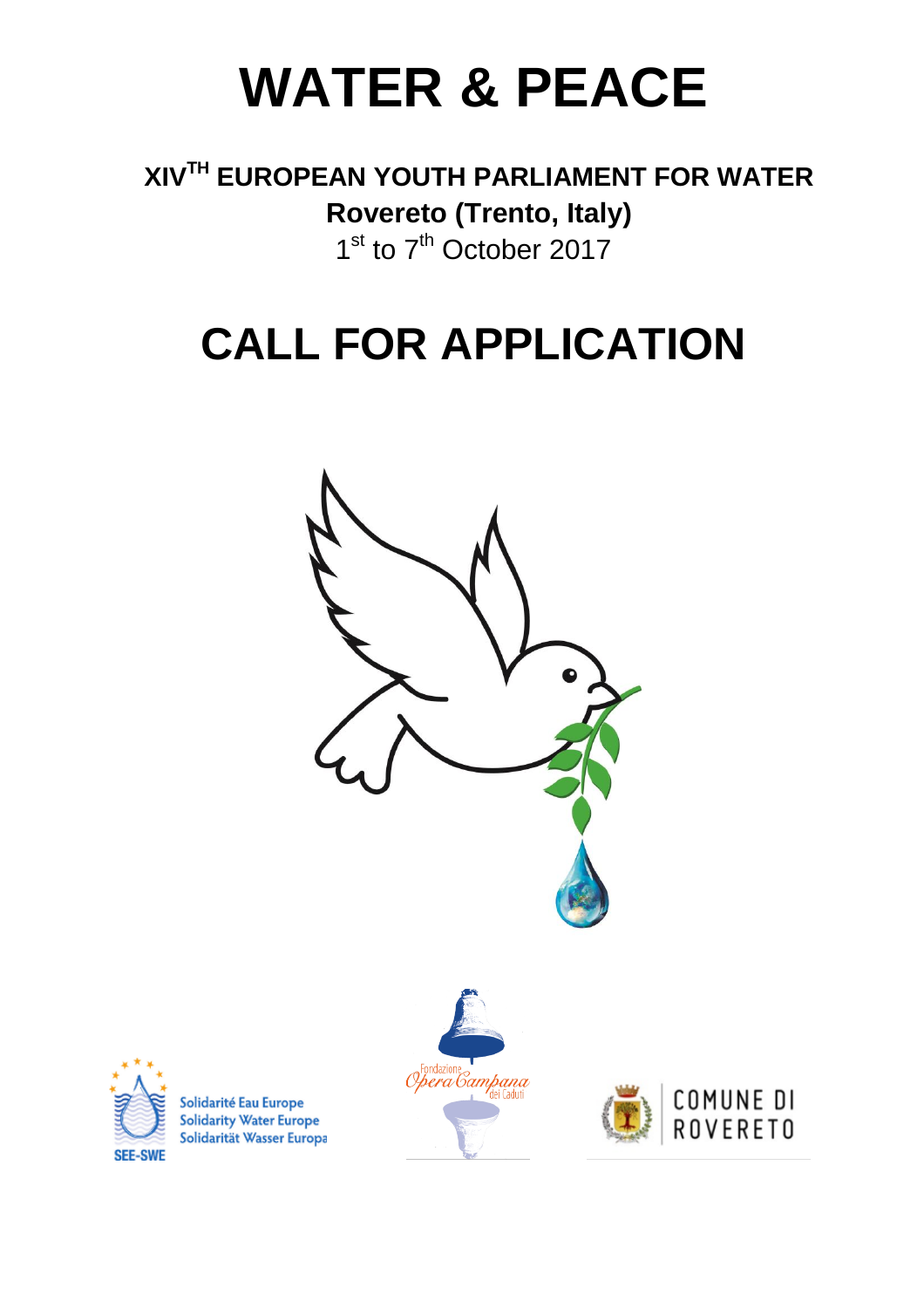#### **1. What is the European Youth Parliament for Water?**

For more than 15 years now, Solidarity Water Europe (SWE) and its partners organize throughout Europe the European Youth Parliament for Water (EYPW) whose objectives are:

- **To raise young people's awareness** about the importance of water as a resource, and related fundamental issues;
- **To promote and support youth participation in the awareness and the management of water issues,** through concrete projects and the participation in debates on water issues held at local, European and international level, etc.;
- **To encourage exchanges and solidarity among young European** around different water-related issues.

#### **2. The Theme**

The theme discussed during the Parliaments is different each time and is decided by Solidarity Water Europe and its partners.

The theme of the 14<sup>th</sup> European Youth Parliament for Water will be: "Water and Peace".

The Parliament will focus on shared waters between the regions, countries, peoples of the world that were or could be a source of important conflicts.

The purpose of this Parliament is to reflect and exchange on the way we can contribute to develop a true culture of Peace which will lead to the resolution of the water-related conflicts through the implementation of a shared responsibility and of a common will to preserve and to manage at best a common resource, vital for everyone. This theme will be discussed and developed in its different aspects through plenary sessions, workshops, field trips, etc.

#### **3. The Programme**

#### **All along the week, the members of the 14th EYPW will be involved in:**

- **Active learning activities**: debates with local and international experts, with politicians, with representatives of the civil society, research and field trips, dialogue with local population, etc.;
- **Workshops will be held to reflect** about how to collectively create suitable conditions for water protection, positive exchanges, a constructive dialogue… which could lead to peaceful shared management and water management;
- **Daily democratic practices through the organization and management of elections,**  the discussion and the adoption of a collective declaration and commitments;
- **Intercultural exchanges** through evenings of sharing and the discovery of the culture of the host country;
- **Opening and closing official ceremonies** in institutional places (chamber of the Provincial Council, chamber of the Municipal Council, esplanade of the Foundation…);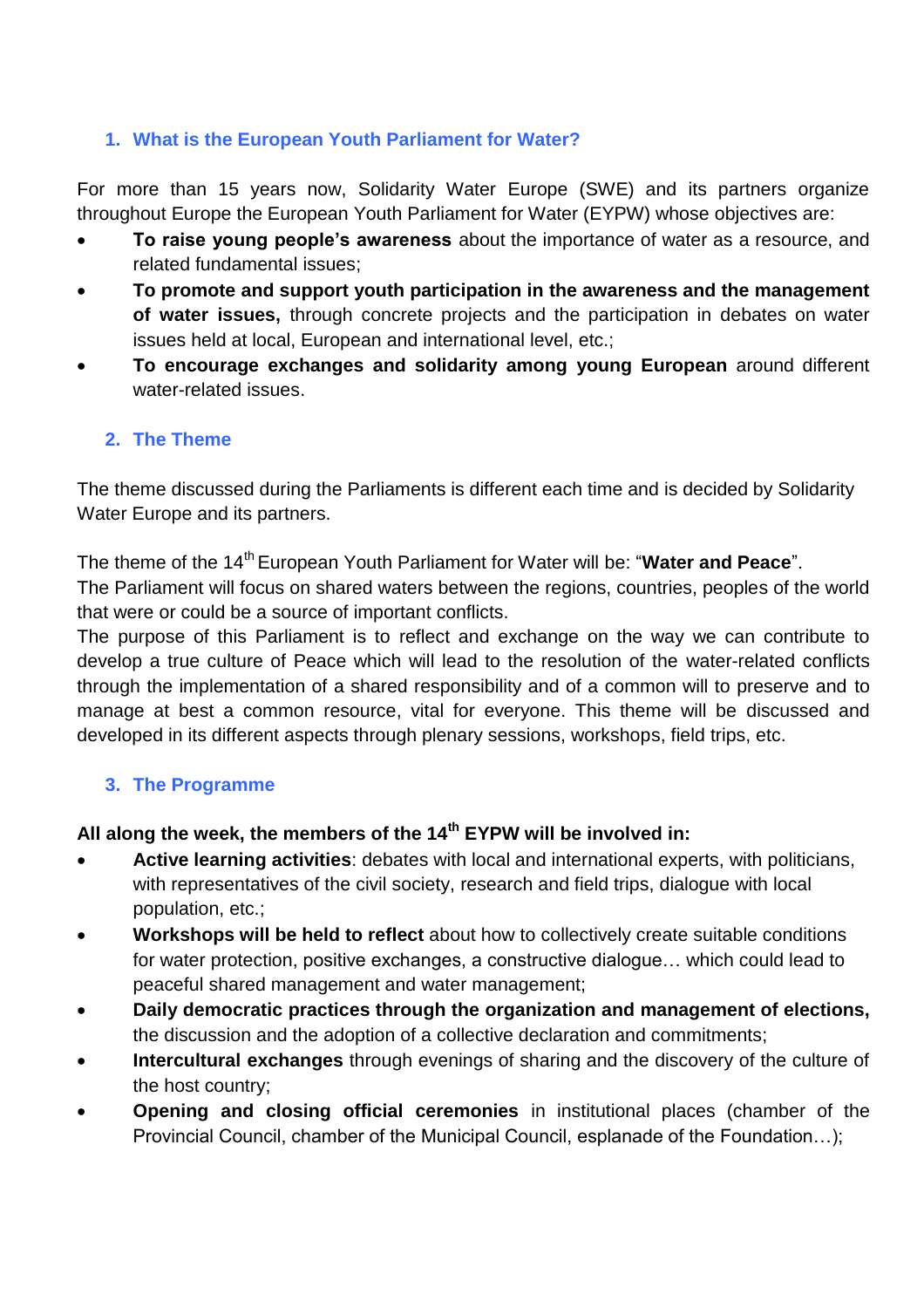**Solemn ceremony**, the 92<sup>th</sup> birthday of the first knell of the "Campana dei Caduti" which, every evening, rings 100 times to remember all the victims of wars and as a message of Peace addressed to all living.

#### **4. What happens next?**

The young members of the Parliament will have the possibility to ensure the follow-up of their commitments.

To do this, they will have the opportunity to:

- **Participate to international events** related to water and involving the Youth, in order to disseminate the results of the  $14<sup>th</sup>$  Parliament, to share the commitments, to get involved and acquainted with political debates. For example, the President and the Vicepresidents will participate to the World Youth Parliament for Water which be held in Brazil in 2018;
- **Implement actions to raise awareness** at local and European level;
- **Participate in and contribute** to European networks.

#### **5. Who can participate?**

**A hundred youth aged between 17 and 25,** living in the countries of the Council of Europe<sup>1</sup>. The participants will be organized in delegations of maximum 5 persons per country: 4 youth (the members) and 1 adult (the coordinator).

#### **6. The cost**

The organizers will take charge of the accommodation and the transport on site for each delegation.

The travel from the home country to Italy and return, have to be covered by the delegation itself. An assistance for this cost has been requested to the ERASMUS + Programme. The answer is for now unknown. The candidates who would like to benefit from this co-funding are invited to complete the attached information document.

#### **7. The preparation**

The Parliament is not restricted to the 5 days of its duration. From summer 2017, the delegations will be invited to get involve in the preparation process. This will aim for the preparation of the participants on the topics discussed during the Parliament. It will also be asked to the delegations to prepare "products" as posters, a video… related to the theme and which will be in competition; the best ones will be awarded.

 $\overline{a}$ <sup>1</sup> Belgium, Denmark, France, Ireland, Italy, Luxembourg, Netherlands, Norway, Sweden, United Kingdom, Greece, Turkey, Iceland, Germany, Austria, Cyprus, Switzerland, Malta, Portugal, Spain, Liechtenstein, San Marino, Finland, Hungary, Poland, Bulgaria, Estonia, Lithuania, Slovenia, Czech Republic, Slovakia, Romania, Andorra, Latvia, Albania, Moldova, Macedonia, Ukraine, Russia, Croatia, Georgia, Armenia, Azerbaijan, Bosnia and Herzegovina, Serbia, Monaco, Montenegro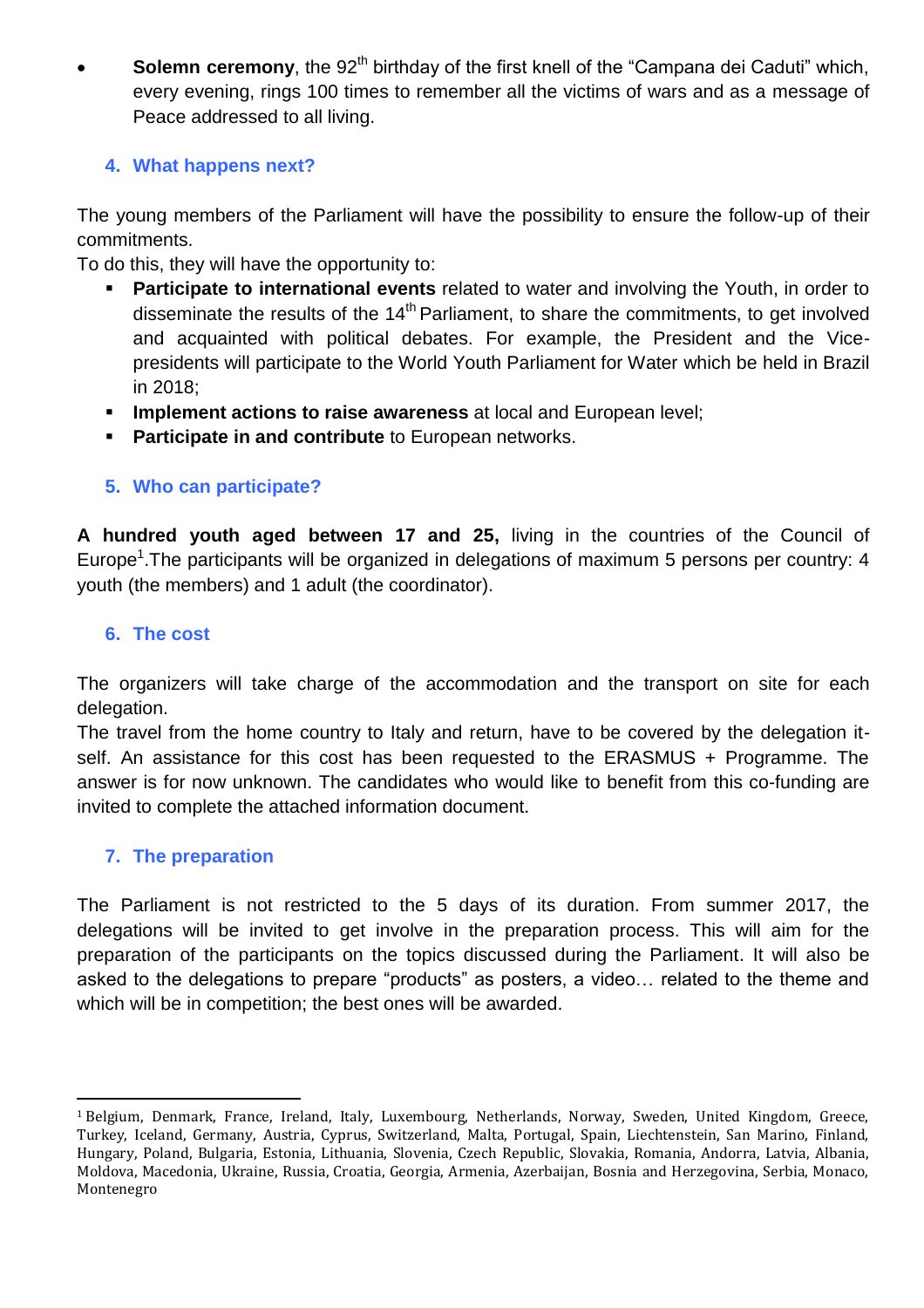#### **8. How to apply?**

Please send us by email to mdewitte@see-swe.org, the two attached information sheets: **before 4 th August 2017.**

The participants will be selected according to their motivation and/or experience. By **August 15th 2017**, you will be notified of the outcome of your application.

After your participation has been confirmed, you will receive the necessary logistic and methodological information.

#### **9. The partners**

 $\bullet$ 

The 14<sup>th</sup> parliament will be the result of joint effort of:

- **Solidarity Water Europe** is the developer and the project leader for the organization of the European Youth Parliament for Water (**www.sie-see.org)**;
- **The Foundation « Opera Campana dei Caduti »** has been working for decades for Peace in Italy as well outside its border. Its symbol is the Maria Dolens Bell, melted from the weapon of the countries that took part to World War One **[www.fondazioneoperac](http://www.fondazioneopera/)ampana.it)**;
	- **The municipality of Rovereto,** where most of the events will take place, has the title of "City of Peace" and is also a member of the Strasbourg Club. (**[www.comune.rovereto.tn.it\)](http://www.comune.rovereto.tn.it/)**